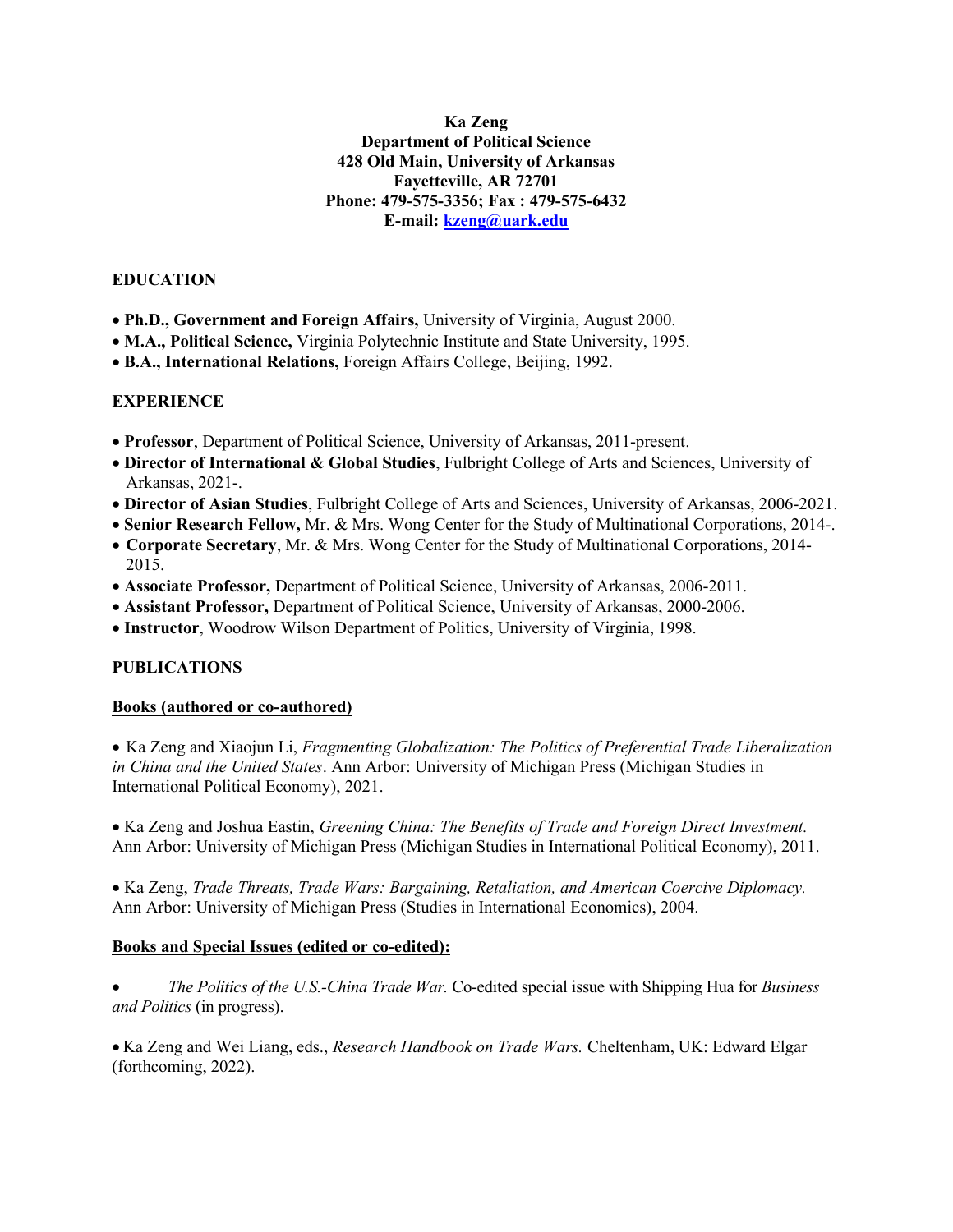• Ka Zeng, ed. Handbook on the International Political Economy of China. Cheltenham, UK: Edward Elgar, 2019.

 Ka Zeng and Wei Liang, eds., China and Global Trade Governance: China's First Decade in the World Trade Organization. London: Routledge, 2013.

Ka Zeng, ed., China's Foreign Trade Policy: The New Constituencies. London: Routledge, 2007.

# Articles

 Ka Zeng, Yue Lu, and Yawei Li. "Trade Agreements and Global Value Chain (GVC) Participation: Evidence from Chinese Industries." Economics & Politics 33, no 3 (2021): 533-582.

 Yue Lu, Wei Gu, and Ka Zeng. "Does the Belt and Road Initiative (BRI) Promote Bilateral Political Relations?" China & World Economy 29, no. 5 (2021): 57-83.

 Yue Lu, Linghui Wu, and Ka Zeng. "Economic Policy Uncertainty, Bilateral Investment Treaties, and Chinese Outward Foreign Direct Investment." Pacific Affairs 94, no. 3 (2021): 519-557.

 Ka Zeng, "'Exit' vs. 'Voice': Global Sourcing, Multinational Production, and the China Trade Lobby." Business and Politics 23, no. 2 (2021): 282-308.

 Ka Zeng, "Swift Recovery: Chinese Supply Chains Prove Resilient to Global Shocks and Pressure." East Asia Forum Quarterly 13, no. 2 (April 2021): 27-29.

 Rob Wells, Ka Zeng, and Austin Wilkins. "Media Coverage of Chinese Investment in the U.S.: Politics and Missed Opportunities." Newspaper Research Journal 42, no. 2 (2021): 215-234.

 Jean-Marc Blanchard and Ka Zeng. "China's Role in Global Economic Governance Revisited: Evidence from a Comparative Analysis of Chinese and Japanese BITs." Chinese Journal of International Politics 13, no. 4 (2020): 553-575.

 Ka Zeng, Karen Sebold, and Yue Lu. "Global Value Chains and Corporate Lobbying for Trade Liberalization." Review of International Organizations 15, no. 2 (2020): 409-443.

 Ka Zeng and Xiaojun Li. "Geopolitics, Nationalism, and Foreign Direct Investment: Perceptions of the China Threat and American Public Attitudes toward Chinese FDI." Chinese Journal of International Politics 12, no. 4 (Winter 2019): 495-518.

 Xiaojun Li and Ka Zeng. "To Join or Not to Join? State Ownership, Commercial Interests, and China's Belt and Road Initiative." Pacific Affairs 92, no. 1 (March 2019): 27-48.

 Yue Lu, Yunlong Lu, Ka Zeng, and Yadong Li. "Chinese Outward Foreign Direct Investment and the Margins of Trade: Empirical Evidence from 'One Belt, One Road' Countries." China: An International Journal 16, no. 1 (2018): 129-151.

 Xiaojun Li and Ka Zeng. "Individual Preferences for Foreign Direct Investment (FDI) in Developing Countries: Experimental Evidence from China." Journal of Experimental Political Science 4, no. 3 (2017): 195-205.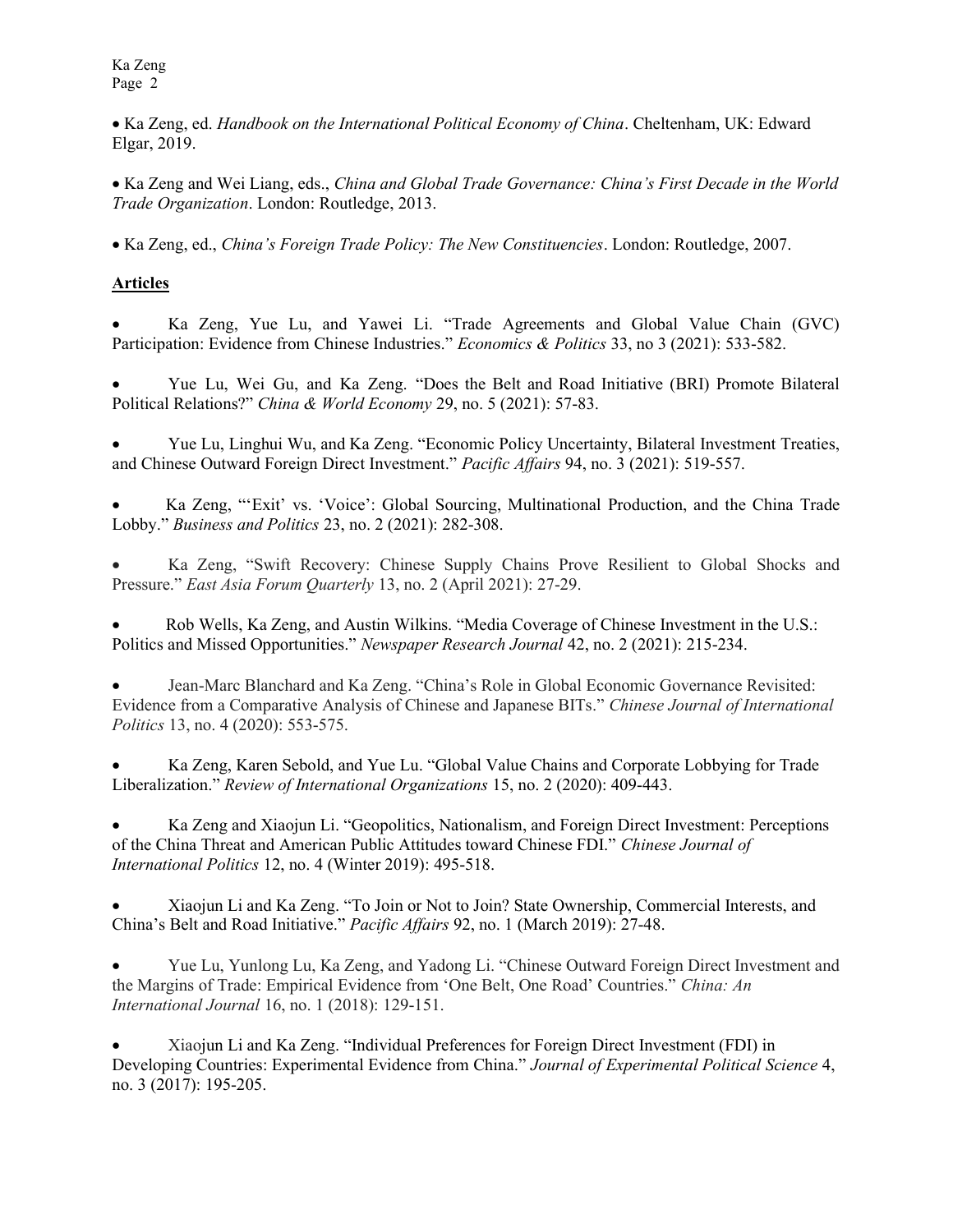• Ka Zeng and Yue Lu. "Variation in Bilateral Investment Treaty Provisions and Foreign Direct Investment Flows to China: 1997-2011." International Interactions 42, no.5 (2016): 820-848.

 Ka Zeng. "China's Free Trade Agreement (FTA) Diplomacy." Chinese Journal of International Politics 9, no. 3 (2016): 277-305.

 Ka Zeng. "Understanding the Institutional Variation in China's Bilateral Investment Treaties (BITs): The Complex Interplay of Domestic and International Influences." Journal of Contemporary China 25, no. 97 (2016): 112-129.

• Ka Zeng. "Domestic Politics and U.S.-China Trade Disputes over Renewable Energy." Journal of East Asian Studies 15, no. 3 (2015): 423-454.

• Ka Zeng. "Legal Capacity and Developing Country Performance in the Panel Stage of WTO Dispute Settlement." Journal of World Trade 47, no. 1 (February 2013): 187-214.

• Ka Zeng. "High Stakes: Domestic Politics and U.S.-China Trade Disputes at the World Trade Organization." International Relations of the Asia-Pacific 13, no. 1 (January 2013): 33-63.

 [modified version of the above] "High Stakes: U.S.-China Trade Disputes at the World Trade Organization." Asian Journal of Social Science 41 (2013): 352-380.

• Ka Zeng and Joshua Eastin. "Investing Up? The Environmental Effects of Foreign Direct Investment from Developing Countries." World Development 40, no. 11 (November 2012): 2221-2233.

 Todd G. Shields and Ka Zeng. "The Reverse Environmental Gender Gap in China: Evidence from the China Survey." Social Science Quarterly 93, no. 1 (March 2012): 1-20.

 Ka Zeng, "Trade Deflection, Retaliation, and Developing Country Antidumping Initiation against China." Chinese Economy 45, no. 2 (March-April 2012): 38-64.

• Ka Zeng, "The Political Economy of Developing Country Antidumping Investigations against China." International Interactions 37, no. 2 (April-June 2011): 190-214.

 Ka Zeng, "Multilateralism vs. Regionalism in China's Foreign Trade Policy: Explaining China's Pursuit of Free Trade Agreements." Journal of Contemporary China 19, no. 66 (September 2010): 635-652.

• Reprinted in Suisheng Zhao, ed., China and East Asian Regionalism: Economic and Security Cooperation and Institution-Building. London and New York: Routledge: 2012.

 Ka Zeng and Wei Liang, "U.S. Antidumping Actions against China: The Impact of China's Entry into the World Trade Organization." Review of International Political Economy 17, no. 3 (August 2010): 562- 588.

• Ka Zeng and Richard Sherman, "Foreign Direct Investment and Industry Demands for Trade Protection." Review of International Political Economy 16, no. 5 (December 2009): 778-802.

• Ka Zeng and Josh Eastin, "International Economic Integration and Environmental Protection: The Case of China." International Studies Quarterly 51, no. 4 (December 2007): 971-995.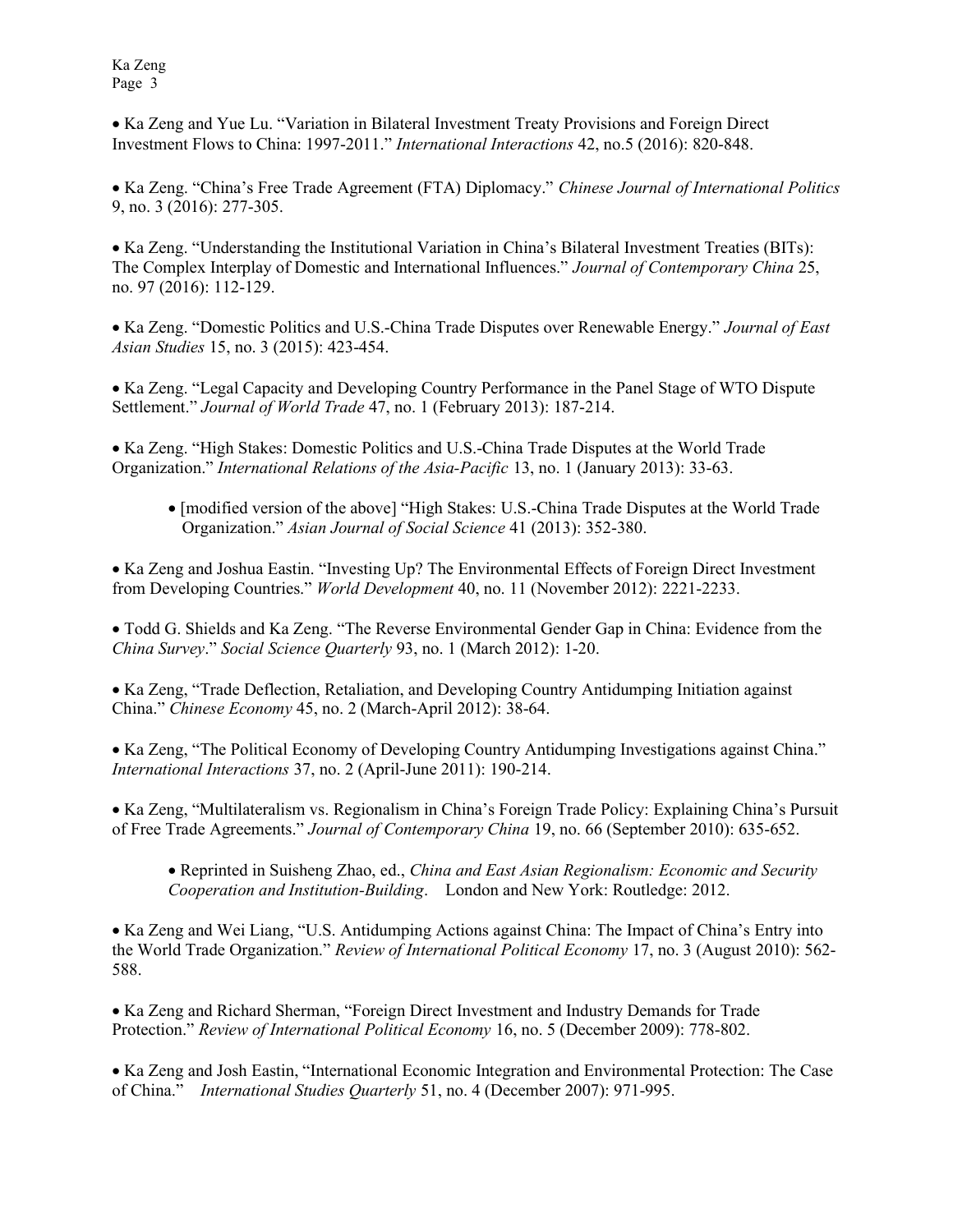> • Reprinted in Mingjiang Li, ed., *China's International Relations in Asia*, Vol. II. New York: Routledge, 2009.

 Andrew C. Mertha and Ka Zeng, "Political Institutions, Resistance and China's Harmonization with International Law." China Quarterly 182 (June 2005): 319-337.

• Ka Zeng, "Trade Structure and the Effectiveness of America's 'Aggressively Unilateral' Trade Policy." International Studies Quarterly 46, no. 1 (March 2002): 93-115.

 Ka Zeng, "Complementary Trade Structure and U.S.-China Negotiations over Intellectual Property Rights." East Asia: An International Quarterly 20, no. 1 (Spring 2002): 54-80.

• Ka Zeng, "Domestic Politics and the U.S.-China WTO Agreement." *Issues and Studies* 37, no. 3 (May/June 2001): 105-41.

# **Chapters**

 Ka Zeng and Wei Liang, "Trade Wars Past and Present: Causes, Dynamics and Consequences," in Ka Zeng and Wei Liang, eds., Research Handbook on Trade Wars. Cheltenham, UK: Edward Elgar (forthcoming).

 Ka Zeng, "China and Global Economic Governance." In Soo-Yeon Kim, ed., The Political Economy of the BRICS Countries, 55-82. Singapore: World Scientific, 2020.

• Ka Zeng, "Introduction to the *Handbook on the International Political Economy of China*." In Ka Zeng, ed. Handbook on the International Political Economy of China, 1-18. Cheltenham, UK: Edward Elgar, 2019.

 Ka Zeng, "The Political Economy of Chinese Investment in 'One Belt, One Road' Countries." In Julien Chaisse, ed., China's International Investment Strategy: Bilateral, Regional, and Global Law and Policy, 360-384. Oxford: Oxford University Press, 2019.

 Ka Zeng and Wei Liang, "Introduction." In Ka Zeng and Wei Liang, eds., China and Global Trade Governance: China's First Decade in the World Trade Organization, 1-22. London, Routledge, 2013.

• Xiaodong Wang and Ka Zeng. "China and the Doha Round Non-agricultural Market Access (NAMA) Negotiations." In Ka Zeng and Wei Liang, eds., China and Global Trade Governance: China's First Decade in the World Trade Organization, 189-210. London, Routledge, 2013.

• Ka Zeng "The Political Economy of Developing Country Antidumping Actions against China." In In Ka Zeng and Wei Liang, eds., China and Global Trade Governance: China's First Decade in the World Trade Organization, 261-284. London: Routledge, 2013. [reprint of the same article which appeared in International Interactions 37, no. 2 (2011): 190-214].

 Ka Zeng. "Conclusion." In Ka Zeng and Wei Liang, eds., China and Global Trade Governance: China's First Decade in the World Trade Organization, 285-298. London, Routledge, 2013.

 Josh Eastin and Ka Zeng, "Foreign Direct Investment and Labor Rights Protection in China: A Tale of Two Sectors." In Shiping Hua and Sujian Guo, eds., China in the Twenty-First Century: Challenges and Opportunities, 89-111. New York: Palgrave Macmillan, 2007.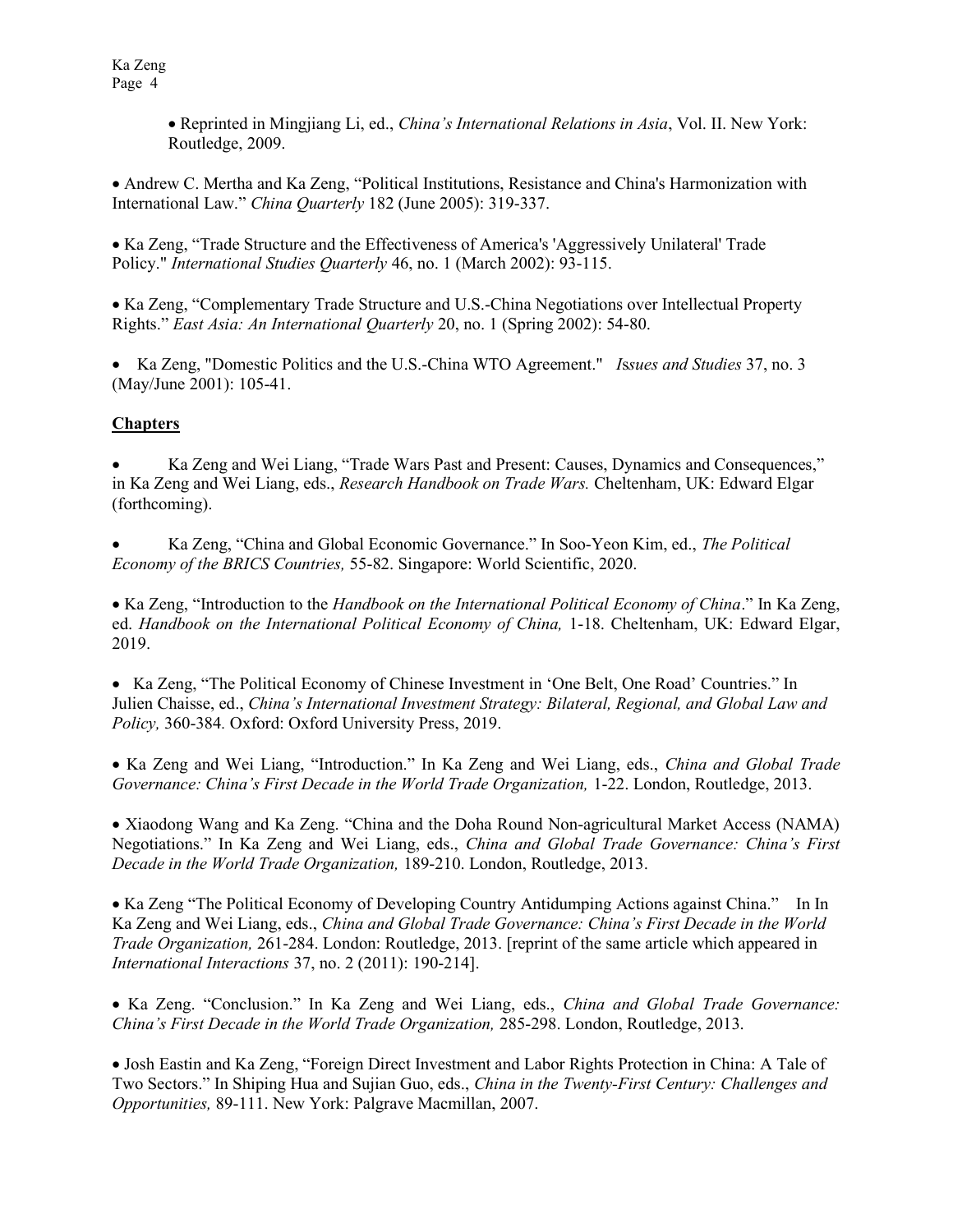• Ka Zeng and Andrew Mertha, "Introduction." In Ka Zeng, ed., China's Foreign Trade Policy: The New Constituencies, 1-19. London: Routledge, 2007.

 Ka Zeng, "State, Business Interests, and China's Use of Legal Trade Remedies." In Ka Zeng, ed., China's Foreign Trade Policy: The New Constituencies, 118-142. London: Routledge, 2007.

 Ka Zeng, "Conclusion." In Ka Zeng, ed., China's Foreign Trade Policy: The New Constituencies, 167- 175. London: Routledge, 2007.

 Steven W. Kopp and Ka Zeng, "Patent Issues in China: Entry Decisions in a Dynamic Legal and Competitive Environment." In T. Li and S.T. Cavusgil, eds., Reviving Traditions in Research on International Market Entry (Advances in International Marketing, Volume 14), 107-125. Amsterdam: JAI/Elsevier Science Ltd., 2003.

### Opinion and Analysis for a General Audience

 Ka Zeng, Contribution to "Question Time: Who Has the Balance of Power in the U.S.-China Trade War, and How in General Should the Party with the Upper Hand Leverage Their Power?" Negotiation Society 5 (November 2019): 35.

 Xiaojun Li and Ka Zeng, "Beijing is Counting on Its Massive Belt and Road Initiative. But Are Chinese Firms on Board?" Washington Post Monkey Cage blogpost, May 14, 2019.

 Ka Zeng, "Trump's Tariffs on Chinese Products Won't Work. Here's Why." Washington Post Monkey Cage blogpost, March 20, 2018.

 Ka Zeng, "The Globalization of China's Life Sciences Industry: Flash Points in Sino-U.S. Trade Relations," National Bureau of Asian Research (NBR) Expert Interview, April 2, 2014.

• Ka Zeng, "China, America and the WTO," The Diplomat, February 7, 2013.

#### Publications in Chinese

• Ka Zeng, "The Impact of Political Institutions on China's Compliance with International Law." (in Chinese) In Yun-Han Chu and Qingguo Jia, eds., The Rise of China from the Perspective of International Relations Theory, 205-222. Taipei: Wu-Nan Publishing Co, 2007.

• Ka Zeng, "Maoyi Jiegou yu Meiguo Danbian Weihexing Maoyi Zhengce de Shixiaoxing." ["Trade Structure and the Effectiveness of U.S. Coercive Trade Policy." World Economics and Politics 4 (2004): 56-61.

#### Book Reviews:

Book review of Petros Mavroidis and Andre Sapir, China and the WTO: Why Multilateralism Still Matters in Journal of Development Studies (2021).

 Book review of Benjamin Shobert, Blaming China: It Might Feel Good but It Won't Fix America's Economy in Political Science Quarterly 134, no. 3 (Fall 2019): 560-561.

 Book Review of Judith Shapiro, China's Environmental Challenges in Perspectives on Politics 11, no. 2 (June 2013): 611-612.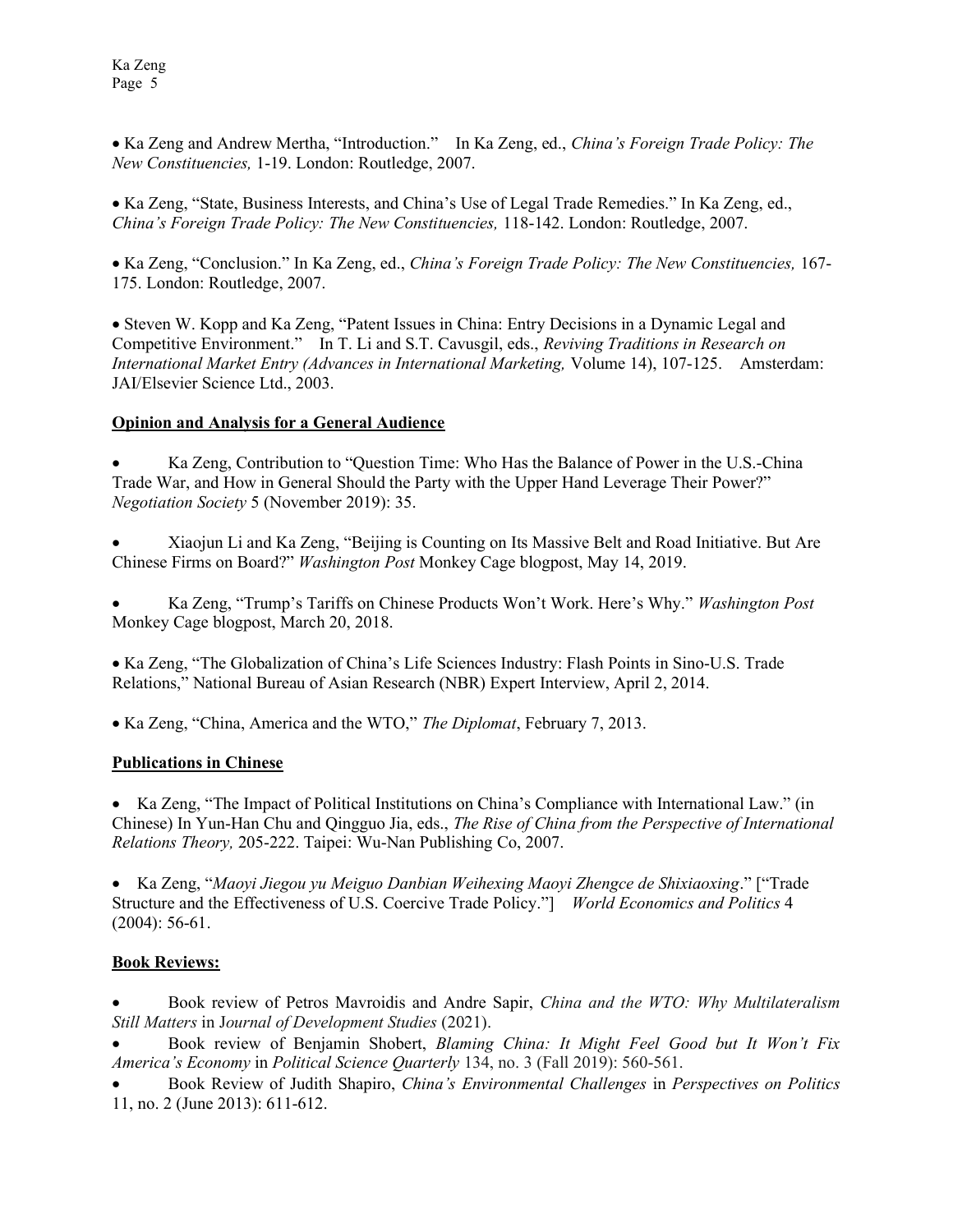• Book Review of Yongnian Zheng, *Globalization and State Transformation in China* in *Journal of East* Asian Studies 5, no. 3 (September-December 2005): 531-533.

• Book Review of Nicholas C. Hope, Dennis Tao Yang, and Mu Yang Li, eds., *How Far Across the* River? Chinese Policy Reform at the Millennium in Journal of Chinese Political Science 10, no. 1 (April 2005): 90-91.

• Book Review of Di Wang, Street Culture in Chengdu: Public Space, Urban Commoners, and Local Politics, 1870-1930 in Journal of Chinese Political Science 9, no. 1 (Spring 2004): 89-90.

## WORK IN PROGRESS:

 China and the WTO: 20 Years On. Co-edited volume with Henry Gao and Damian Räss. Book proposal submitted to Cambridge University Press International Trade and Economic Law series.

 "Strained Diplomacy, Chained Commerce: Bilateral Tensions, Global Supply Chains, and U.S.- China Trade Relations." (with Rob Wells and Austin Wilkins)

 "Global Supply Chains and Firm Response to the Trade War and the Covid-19 Pandemic: Survey Evidence from Multinational Corporations in China."

"China and the BRICS in WTO Negotiations: Competition and Convergence." (with Wei Liang)

"The Environmental Effects of Chinese Outward Foreign Direct Investment." Under revision.

 "Free Trade Agreements and Global Value Chain Networks." (with Yue Lu, Shisi Mao, and Yaning Wei)

 "Foreign Direct Investment, Innovation, and Domestic Value Added in Exports: Firm-Level Evidence from China." (with Yue Lu and Lijing Deng)

### GRANTS, FELLOWSHIPS, AND AWARDS

 University of Arkansas Provost's Collaborative Research Grant, "The Evolution of Global Value Chain Networks: Drivers, Consequences, and the Impact of Global Economic Uncertainty," (with Jingping Gu and Raja Kali), 2021-2022, \$5,000.

 Charles Koch Foundation Trade Policy Research Grant for my project on "Strained Diplomacy, Chained Commerce: Bilateral Tensions, Global Supply Chains, and U.S.-China Trade Relations," 2021, \$34,315.

• Fulbright College Summer Research Stipend, University of Arkansas, Summer 2020, \$5,000.

 University of Arkansas Provost's Collaborative Research Grant for project on "Policy Uncertainty and Chinese Direct Investment in the United States: A Cross-Disciplinary Study of Media Narratives," (with Rob Wells), 2018-2019, \$2,500.

 Chiang Ching-Kuo Foundation for International Scholarly Exchange Scholar Grant for my project on "Global Value Chains and the Politics of Trade Liberalization," 2017-2018, \$12,000.

 Fellow, Public Intellectuals Program (PIP) V, National Committee on United States-China Relations (NCUSCR), 2016-2018.

 U.S. Department of Education Undergraduate International Studies and Foreign Language Program (USFSL) grant to enhance Asian Studies at the University of Arkansas, 2016-2018, \$107,854.

• International Faculty Enhancement Grant, University of Arkansas, 2017.

 Best Paper Award, "The Political Economy of China's Investment in the "One-Belt, One-Road Countries," China Goes Global Conference, Kristiansand, Norway, 2017.

 Fulbright College research incentive grant for my project on "Global Value Chains and the Politics of Trade Liberalization," University of Arkansas, 2016, \$9,975.

 East Asia Institute (EAI, South Korea) Fellowship, EAI Fellows Program on Peace, Governance, and Development in East Asia, 2013-2014.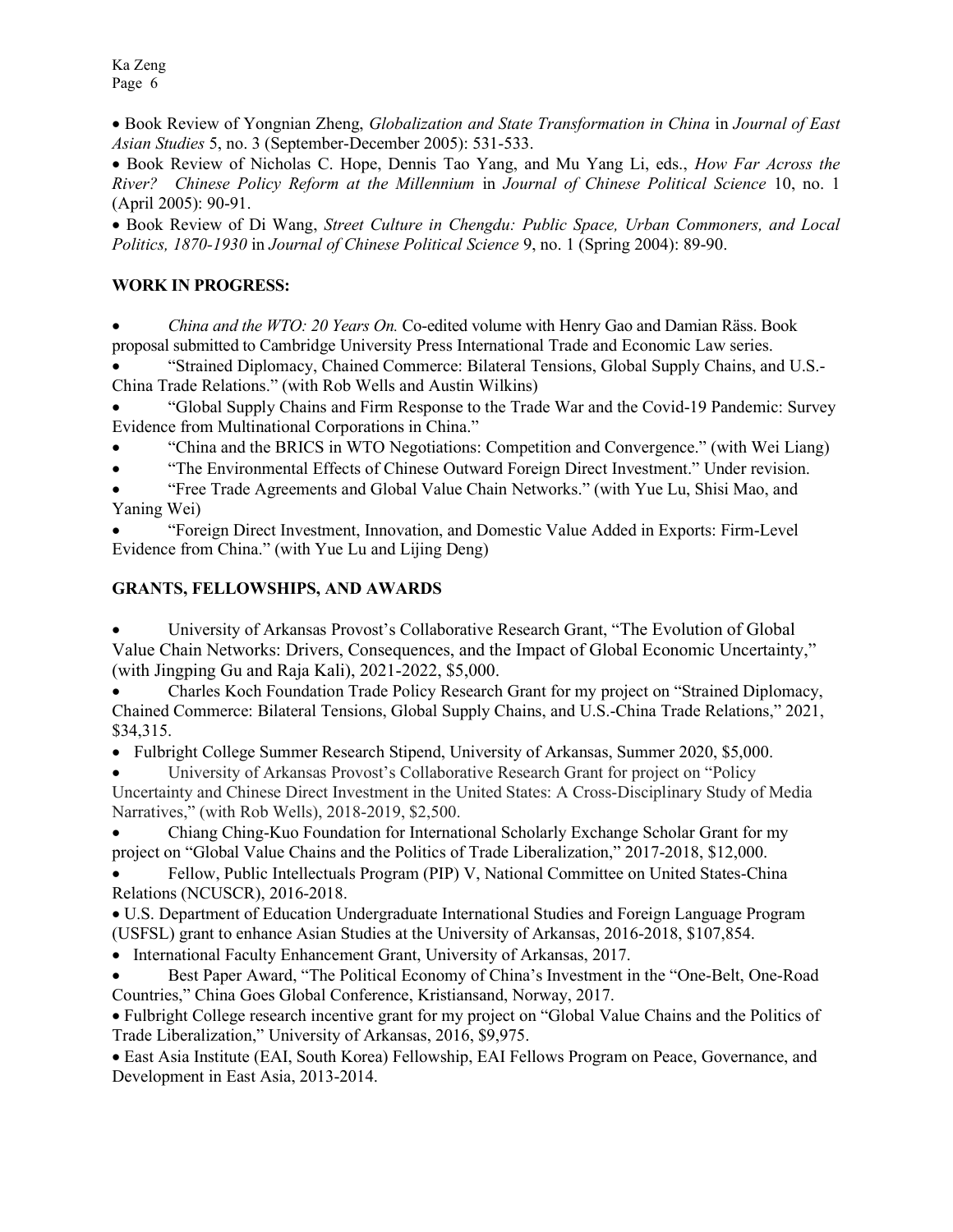• Salzburg Global Seminar Fellowship, "Session 491: The Future of the Multilateral Trading System and the World Trade Organization," Salzburg, Austria, May 21-23, 2012.

 University of Arkansas Honors College Curriculum Development Grant for a new interdisciplinary class on "China's Foreign Trade and International Order: History, Policy, and Theory " (with Liang Cai and Jingping Gu), 2011, \$25,000.

 U.S. Department of Education Undergraduate International Studies and Foreign Language Program (USFSL) grant to the Asian Studies program at the University of Arkansas to create a minor in Chinese with a business concentration and a major in Asian Studies, 2008-2010, \$117,353.

 Grant awarded by the Institute of International, Comparative and Area Studies and the Institute on Global Conflict and Cooperation at the University of California, San Diego to organize a research conference for my edited volume China's Foreign Trade Policy: The New Constituencies (published by Routledge), San Diego, CA, August 2006, joint with Megumi Naoi, \$6,000.

Robert C. and Sandra Connor Endowed Faculty Fellow, University of Arkansas, 2004.

 SILO Advisory Council Undergraduate Research Fellowship, Faculty Mentor/Principal Investigator, University of Arkansas, \$1,000 for 2003-2004.

- Fulbright College Summer Research Stipend, University of Arkansas, Summer 2002, \$5,000.
- Fulbright College Research Incentive Grant, University of Arkansas, 2001-2002.
- Albert Gallatin Dissertation Fellowship, University of Virginia, 1999-2000.
- American Political Science Association Travel Grant, 1999.

 Mr. Lee Yuh-Jie Scholarship, awarded by Dr. Sun Yat-sen Cultural and Education Foundation in support of dissertation research, 1998.

- Departmental Dissertation Fellowship, University of Virginia, 1998-1999.
- Spicer Award for Academic Excellence, University of Virginia, 1996.
- President's Fellowship, University of Virginia, 1995-1997.
- DuPont Fellowship, University of Virginia, 1995-1997.
- Spicer Fellowship, University of Virginia, 1995-1997.
- The Ellen Bayard Weedon Travel Grant, East Asia Center, University of Virginia, 1995, 1998.

## SELECTED PROFESSIONAL PRESENTATIONS (SINCE 2010 ONLY)

 "Coalition Breaking? China and the BRICS in WTO Negotiations." (with Wei Liang). Paper presented at Conference on *China and the WTO: 20 Years On*, the book track sessions of the annual World Trade Forum co-sponsored by the World Trade Institute, University of Bern and the European University Institute, November 11-13, 2021.

 "Bilateral Tensions, Global Supply Chains, and U.S.-China Trade Relations." (with Rob Wells and Austin Wilkins) Paper presented at the annual meeting of the American Political Science Association, virtual, September 30-October 3, 2021.

 "Trade Agreement Depth and Global Value Chain Trade Networks." (with Yue Lu) Paper presented at the annual meeting of the American Political Science Association, virtual, September 30-October 3, 2021.

 "Bilateral Tensions, Global Supply Chains, and U.S.-China Trade Relations." (with Rob Wells and Austin Wilkins) Paper presented at the annual meeting of the International Studies Association, virtual, April 6-9, 2021.

 "The Environmental Implications of Chinese Outward Foreign Direct Investment." Paper presented at the annual meeting of the International Studies Association, virtual, April 6-9, 2021.

 "Global Supply Chains and the China Trade Lobby." Paper presented at the annual Meeting of the American Political Science Association, virtual, September 30-October 3, 2020.

 "To Join or Not to Join? State Ownership, Commercial Interests, and China's Belt and Road Initiative." Paper presented at the Conference on Trade and Investment under the Belt and Road Initiative, Hong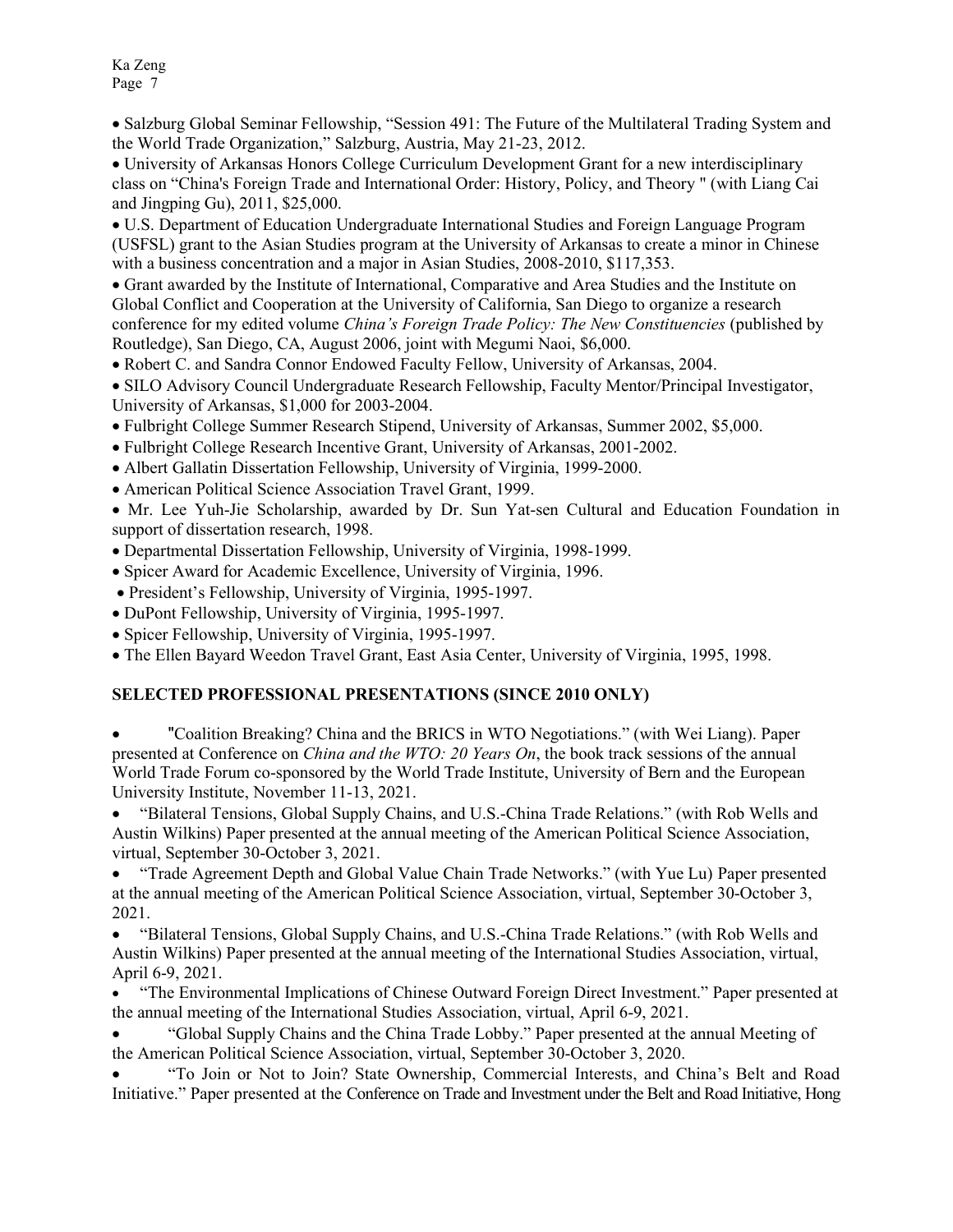Kong University of Science and Technology, Institute for Emerging Market Studies, virtual, August 19-28, 2020. "Geopolitics, Nationalism, and Foreign Direct Investment: Perceptions of the China Threat and American Public Attitudes toward Chinese FDI." (with Xiaojun Li) Paper presented at the annual meeting of the International Studies Association, Toronto, Canada, March 27-30, 2019.

 "Bilateral Investment Treaties and Chinese Outward Foreign Direct Investment." (with Yue Lu) Paper presented at the annual meeting of the International Studies Association, Toronto, Canada, March 27-30, 2019.

 "Nibbling at a Comparative Analysis of Chinese and Japanese BITs: A Way to Digest the Impact of China on Global Economic Governance." (with Jean-Marc Blanchard) Paper presented at the annual meeting of the International Studies Association, Toronto, Canada, March 27-30, 2019.

 "Trade Agreements and Global Value Chain Participation: Evidence from Chinese Industries." (with Yue Lu and Yawei Li). Paper presented at the Workshop for Economics & Politics Special Issue "Firms, States, and Global Production," Global Production Networks Centre, National University of Singapore, Singapore, March 18-19, 2019.

 "Geopolitics, Nationalism, and Foreign Direct Investment: Perceptions of the China Threat and American Public Attitudes toward Chinese FDI." (with Xiaojun Li) Paper presented at the Annual Meeting of the American Political Science Association, Bostin, MA, August 30-September 2, 2018.

 "Global Value Chains and Business Support for Trade Liberalization: Evidence from a Survey Experiment in China." (With Xiaojun Li) Paper presented at the annual meeting of the International Political Science Association, Brisbane, Australia, July 21-25, 2018.

 "To Join or Not to Join: State Ownership, Commercial Interests, and China's Belt and Road Initiative." (with Xiaojun Li) Paper presented at the annual meeting of the International Political Science Association, Brisbane, Australia, July 21-25, 2018.

 "Global Value Chains and Business Support for Trade Liberalization: Evidence from a Survey Experiment in China." (with Xiaojun Li) Paper presented at the annual meeting of the International Studies Association, San Francisco, CA, March 2018.

 "To Join or Not to Join? How Chinese Firms View the Belt and Road Initiative" (with Xiaojun Li) Paper presented at the annual meeting of the Association for Asian Studies, Washington, D.C., March 22-25, 2018.

 "To Join or Not to Join? How Chinese Firms View the Belt and Road Initiative" (with Xiaojun Li) Paper presented at the SMU Sun & Star China Symposium 2018: The China Challenge and International Relations of the Asia-Pacific, Southern Methodist University, Dallas, TX, March 15-16, 2018.

 "To Join or Not to Join? How Chinese Firms View the Belt and Road Initiative" (with Xiaojun Li) Paper presented at the Conference on Chinese Foreign Policy in the Xi Jinping Era, University of Maryland, College Park, Maryland, November 16-17, 2017.

 "The Political Economy of Chinese Investment in the "One-Belt, One-Road Countries." Paper presented at the 10th China Goes Global Conference, Kristiansand, Norway, June 2017.

 "China and Global Economic Governance." Paper presented at the workshop on BRICs and the Global Economy, National University of Singapore, Singapore, March 2-3, 2017.

 "Cutting into East Asian BITs: China chomping, Japan Tasting, but are they getting their fill?" (with Jean-Marc Blanchard), Paper presented at the international workshop on New Developments for Japanese and Chinese Firms: Implications for Investment, Trade, and Other Economic Interactions, Rikkyo University, Tokyo, Japan, December 9-10, 2016.

 "The Political Economy of China's Foreign Direct Investment to 'One-Belt, One-Road' Countries," Paper presented at the Asia FDI Forum II, University of Hong Kong, Hong Kong, China, November 29-30, 2016.

 "Revisiting the Drivers of China's Free Trade Agreement Strategy." Paper presented at the Annual Meeting of the American Political Science Association, Philadelphia, September 1-4, 2016.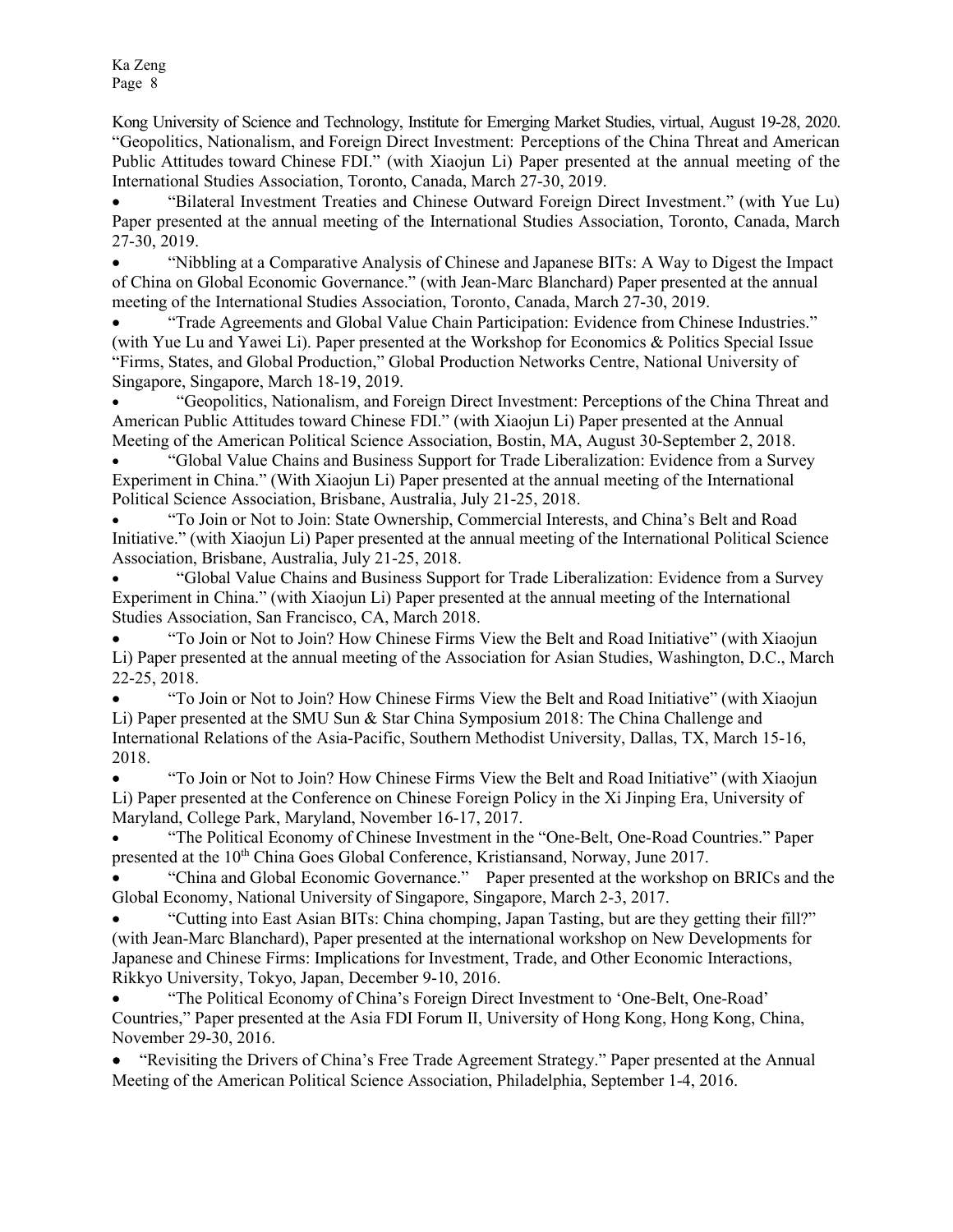"Global Supply Chain Integration and the Pattern of Corporate Lobbying for the Trans-Pacific Partnership (TPP)." (with Karen Sebold and Yue Lu) Paper Presented at the Annual Meeting of the International Studies Association, Atlanta, Georgia, March 16-19, 2016.

 "Individual Preferences for Foreign Direct Investment (FDI) in Developing Countries: Experimental Evidence from China and India." (with Xiaojun Li) Paper Presented at the Annual Meeting of the International Studies Association, Atlanta, Georgia, March 16-19, 2016.

 "Credit Constraints, Political Connections, and Private Enterprise Exports: Empirical Evidence from China." (with Yue Lu) Paper presented at the 9<sup>th</sup> China Goes Global Conference, Atlanta, Georgia, October 1-3, 2015.

 "Individual Preferences for Foreign Direct Investment (FDI) in Developing Countries: Experimental Evidence from China." (with Xiaojun Li) Paper presented at the Annual Meeting of the Association of Chinese Political Studies, Beijing, China, June 6-7, 2015.

 "Not All BITs Are the Same: Variation in the Design of Bilateral Investment Treaties and Foreign Direct Investment Flows to China: 1997-2011." Paper presented at the Annual Meeting of the European Consortium for Political Research, Glasgow, U.K., September 3-6, 2014.

 "Variation in the Design of Bilateral Investment Treaties and Foreign Direct Investment Flows to China: 1997-2011." Paper presented at the Annual Meeting of the American Political Science Association, Washington, D.C., August 28-31, 2014.

 "Understanding the Variation in China's Bilateral Investment Treaties." Paper presented at the Annual Meeting of the Chinese Economist Society, Guangzhou, China, June 14-15, 2014.

 "Middle-Income Countries and Dispute Settlement at the WTO." Paper presented at the Annual Meeting of the International Studies Association, Toronto, Canada, March 26-29, 2014.

 "China and the Doha Round Industrial Tariff Negotiations." Co-authored paper presented at the Conference on China's Global Course: The Political Economy of China Going Global, New Zealand Contemporary China Research Center, Victoria University of Wellington, Wellington, New Zealand, August, 2013.

 "Domestic Politics and U.S.-China Trade Disputes over Renewable Energy." Framing memo presented at the Workshop on Studying China from the Inside Out and from the Outside In, Cornell University, Ithaca, NY, May 2013.

 "Legal Capacity and Developing Country Performance in the Panel Stage of WTO Dispute Settlement." Paper presented at the annual meeting of the International Studies Association, San Francisco, CA, April 3-6, 2013.

 "Latecomers' Disadvantages? New Regime Members and WTO Dispute Settlement." (with Wei Liang) Paper presented at the annual meeting of the International Studies Association, San Diego, CA, April 1-4- 2012.

 "China and the WTO Dispute Settlement Mechanism." Paper presented at the conference on Global Governance: Theory and Practices, co-sponsored by American University Center for Asian Studies and Peking University, Beijing, China, March 16-17, 2012.

 "High Stakes: Domestic Politics and U.S.-China Trade Disputes at the WTO." Paper presented at the Conference on China's Accession to the WTO 10 Years Later: China and the International System, cosponsored by the Institute of International Relations, China Foreign Affairs University and the Association of Chinese Political Science, Beijing, China, October 22-23, 2011.

 Speaker at the Eastern Passages: the Atlantic Coast, Pacific Rim, and Asian Trade Connections Symposium, organized by the East West Center in anticipation of the 2011 APEC Summit in Honolulu, Charleston, SC, September 3, 2011.

 "Investing Up? The Environmental Effects of Foreign Direct Investment from Developing Countries." (with Joshua Eastin) Paper presented at the annual meeting of the American Political Science Association, Seattle, Washington, September 2011.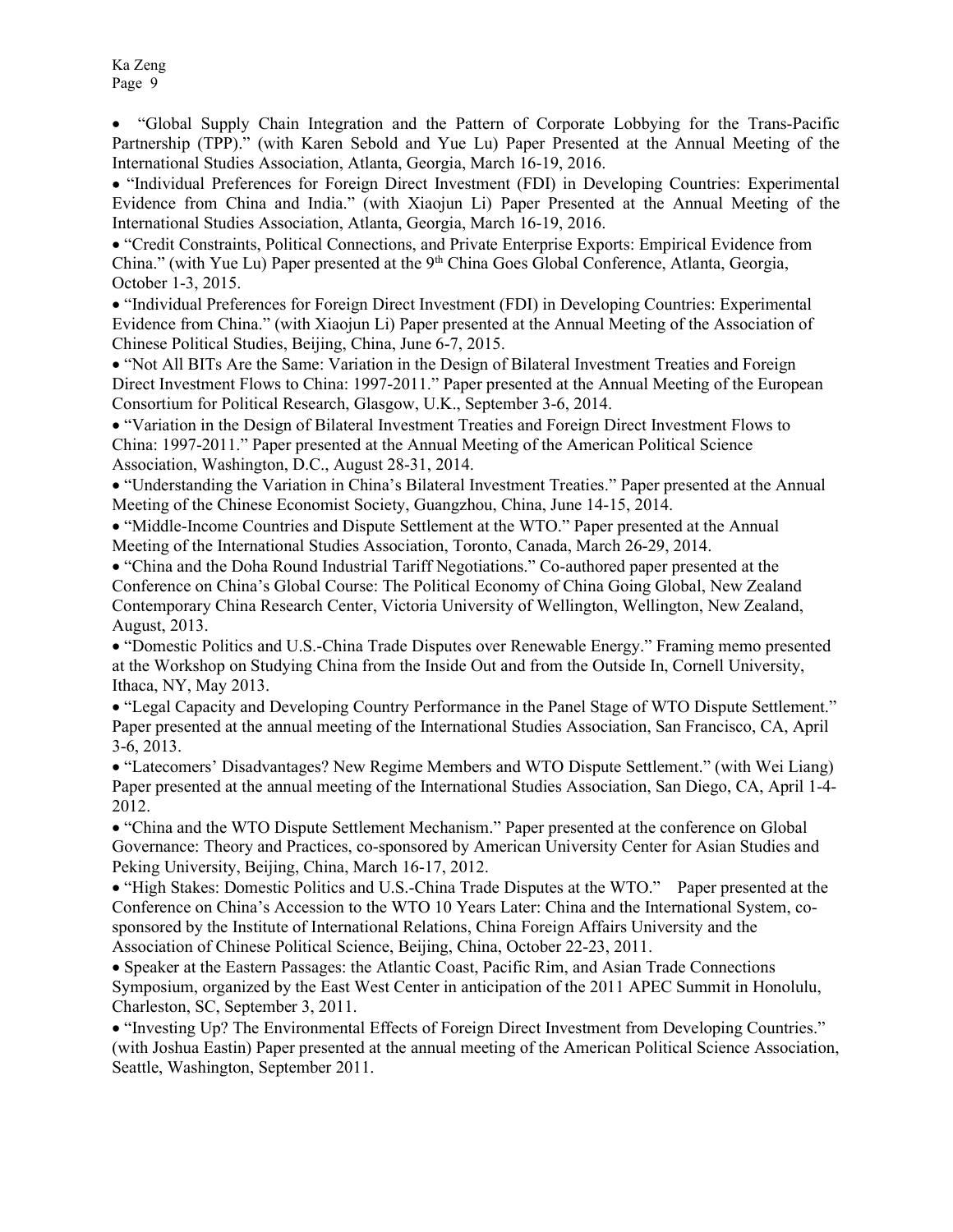"Investing Up? The Environmental Effects of Foreign Direct Investment from Developing Countries." (with Joshua Eastin) Paper presented at the annual meeting of the Association of Chinese Political Studies, London, UK, June 17-19, 2011.

 "Bilateral or Multilateral Trade Dispute Initiation? Evidence from the European Union's Use of the Trade Barriers Regulation." Paper presented at the annual conference of the International Studies Association, Montreal, Canada, March 16-19, 2011.

 Roundtable on the Rise of China and Its Implications for the Study of International Political Economy. International Political Economy Society Annual Conference, Weatherhead Center for International Affairs, Harvard University, Cambridge, MA, November 12-13, 2010.

 "U.S.-China Economic Relations during the Global Financial Crisis." Paper presented at the Conference on "China-U.S. Relations and New Thinking of Cross-Strait Relations," co-sponsored by the Global Forum of Chinese Political Scientists, American University Center for Asian Studies and Beijing University Center for Taiwan Studies, Washington, D.C., October 14-16, 2010.

# COURSES TAUGHT:

- Introduction to Comparative Politics
- Chinese Politics
- Government and Politics of East Asia
- Foreign Policy of East Asia
- Political Economy of East Asia
- International Political Economy
- Contemporary International Problems (graduate)
- China's Foreign Trade and International Order: History, Theory, and Policy (Interdisciplinary Honors Colloquium)
- Summer Study Abroad Program in China (joint program with the Sam Walton College of Business)

# MANUSCRIPT REVIEW FOR:

University of Michigan Press, Oxford University Press, Congressional Quarterly Press, Palgrave Macmillan, Westview Press, American Political Science Review, International Studies Quarterly, World Politics, Review of International Political Economy, World Development, Business and Politics, World Economy, Foreign Policy Analysis, Journal of Policy Analysis and Management, Business and Society, Social Science Quarterly, International Studies Perspectives, Pacific Affairs, Emerging Markets Finance and Trade, International Relations of the Asia-Pacific, Journal of Chinese Political Science, Politics, American Review of Politics, China: An International Journal, The Hague Journal of Diplomacy, Journal of Environment and Development, International Interactions, Journal of Contemporary China, Cambridge Review of International Affairs, Georgetown Journal of Asian Affairs, Issues and Studies, Globalizations, Third World Quarterly, China Journal, Economics and Politics, Asia Policy, Studies in International and Comparative Politics, Business and Politics

# PROFESSIONAL ASSOCIATIONS:

- American Political Science Association
- International Studies Association
- Association for Asian Studies
- Association of Chinese Political Studies
- National Committee on U.S.-China Relations
- American Association for the Advancement of Science